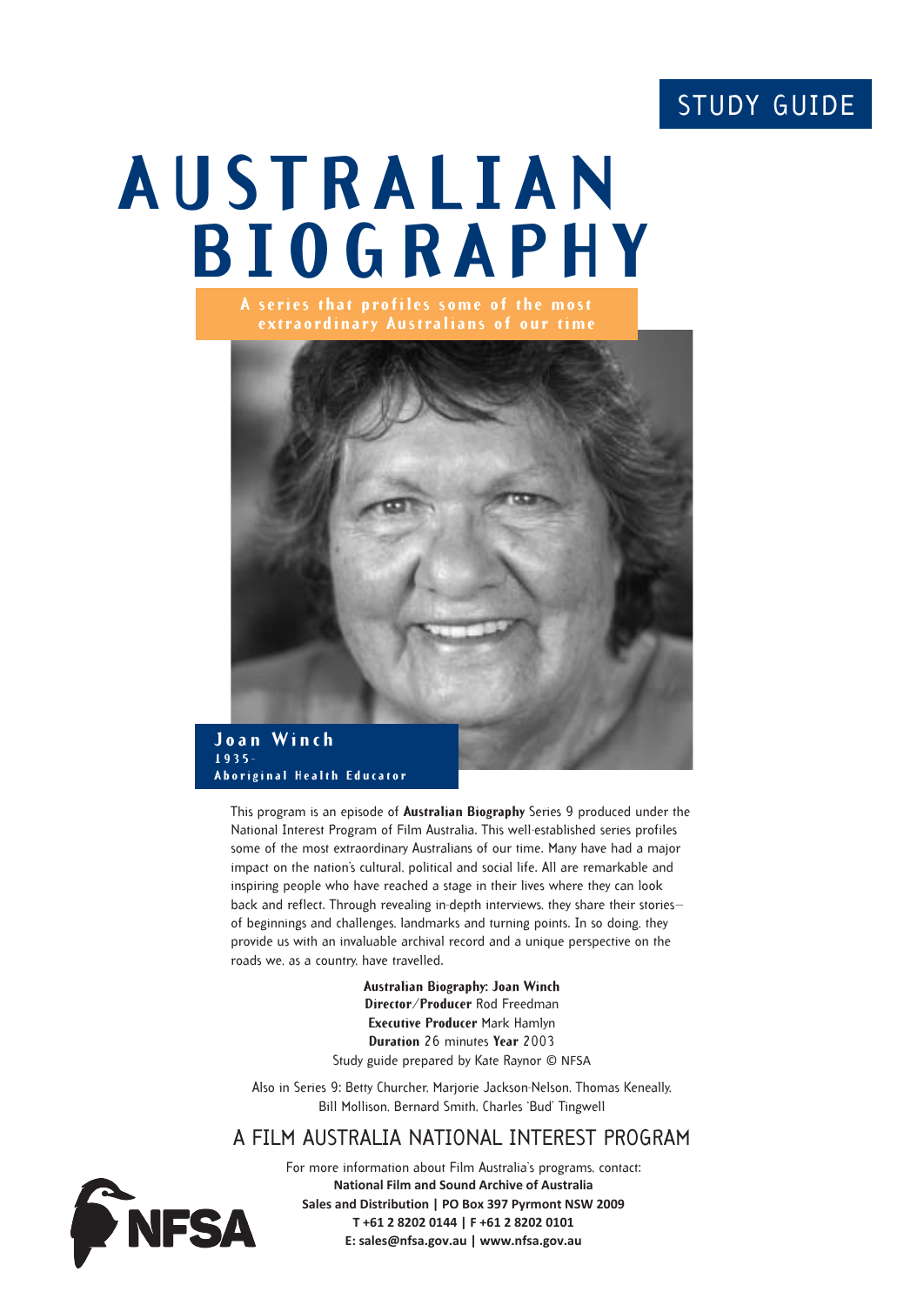#### AUSTRALIAN BIOGRAPHY: JOAN WINCH 2

### **SYNOPSIS**

Nurse, midwife, academic, educator...Joan Winch has overcome numerous professional and personal hurdles to make an extraordinary contribution to Aboriginal health.

The internationally acclaimed education programs that she has established focus on preventative and holistic medicine and community participation, integrating Indigenous practices and values. In this interview, she talks about her work and philosophies, the discrimination experienced by her family and her people, and her own journey from isolation and loss to a sense of purpose and a spiritual awakening.

Joan describes growing up in Western Australia at a time when people often disguised their Aboriginality, and explains how fear and oppression affected her family. She reveals the grief she felt when her mother died, and how their connection was rekindled with the birth of her own daughter, Lillian. She recalls painful years: running away from her strict father at age 16, drinking too much, having to leave her husband—also a drinker—when Lillian was just six weeks old.

Joan had many jobs—from assisting in a psychiatric hospital to taking care of kids at an Aboriginal children's home—before taking night classes and enrolling in nursing. This interest would shape the rest of her life and give her a mission: to help the Aboriginal community.

Study tours to India and China inspired her. She started an innovative health education program at the Aboriginal medical service in Perth. In 1987, she won a prestigious World Health Organization prize, which she used to create Marr Mooditj, a health-worker training college.

Widely respected, Joan has received many other awards during her career. After officially retiring at 60, she served as Head of the Centre for Aboriginal Studies at Curtin University from 1999 to 2001. She continues to work tirelessly to change the way society approaches health and well-being.

# CURRICULUM LINKS

This program will have interest and relevance for teachers and students at middle to senior secondary and tertiary levels. Curriculum links include SOSE/HSIE, Health Studies, Australian History, Indigenous Studies, Women's Studies, English and Personal Development.

# ACTIVITIES AND DISCUSSION POINTS **The Film: Story of a Life**

 Why might the filmmakers have thought Joan Winch a worthy subject to be included in this series of **Australian Biography**?

- Does your impression of Joan shift over the program's course?
- Does this program leave you with any questions about Joan?

 The programs in the **Australian Biography** series take the format of in-depth interviews with their subjects. Imagine that you are a producer on the series and that you could have access to three people from Joan's life—family, friends, colleagues, critics. Compile a list of four questions for each of these people, using this additional interview material to further develop the portrait of Joan given in this film. How would you decide who might offer a valuable perspective on her life and achievements? Consider what new details you might gather when formulating your questions. Write a production statement outlining what you hope to achieve.

 Joan shares a number of anecdotes from her life. Choose one of her stories and explain what it tells us about her. Imagine you could tell just one story from your childhood to convey a sense of you and your family. Write this story and then at the end, note what you think it reveals about you.

#### **Joan Winch: Healing Hands**

- Choose six adjectives to describe Joan.
- Would you describe Joan as an activist? Discuss.

 Make a list of three questions you would ask Joan if you had the opportunity to interview her. What do you think her responses might be?

 Joan describes living in a humpy with her parents and two brothers. What is a humpy?

 Joan describes her teenage years as 'like a nightmare'. Her mother died when she was 13 and her brothers left home to work at sea. Her father was very strict, and Joan ran away from home when she was 16 (though she returned once a week to clean the house for him!). Asked whether she still felt like a child, she responds, 'I hadn't felt like a kid since my mum died'. Imagine you are Joan. Write a letter to one of your brothers, describing your situation during these difficult years.

 At the age of 21 Joan had a spiritual dream in which her mother came to her and said, 'Joan, I'm not dead'. Describe the connection between Joan's mother and her daughter, Lillian, as Joan sees it.

 In the early 1950s, Joan worked at a psychiatric hospital as an assistant nurse. She describes it as Cuckoo's Nest to the power of ten. What do you think she means by this description? How have psychiatric institutions changed over the intervening decades?

 Soon after she was married, Joan's only child, Lillian, was born, but her husband Harry was a heavy drinker and Joan decided to leave him when Lillian was just six weeks old. How difficult would it have been as a single mother in those days?

 Joan worked for seven years at Saint Joseph's Hospital in Perth. She was given a lot of responsibility, which inspired her to attend night school, where she studied human biology. Imagine you are the ward sister at Saint Joseph's. Write a character reference for Joan.

What qualities do you need to be a good nurse?

 What does Joan say is the most important factor in succeeding at study?

 Joan was married to Mick Winch for 15 years, but she felt that he didn't want her to pursue her work interests in local Aboriginal communities, and so the marriage ended. Imagine you are Mick. List your reasons for wanting Joan to practise conventional, mainstream nursing.

How was Joan's bad back fixed?

 Joan was awarded the World Health Organization's Sasakawa Health Prize in 1987. She has degrees in nursing, midwifery and child development, with a Masters in Public Health and Tropical Medicine from James Cook University. These are just a few of Joan's achievements. Using information available from the references listed below, compile a resumé for Joan.

 Joan says she feels like a prisoner in the city—freedom matters the most, 'Who wants the shackles?' Describe a space or a place that has particular significance for you. What does freedom mean to you?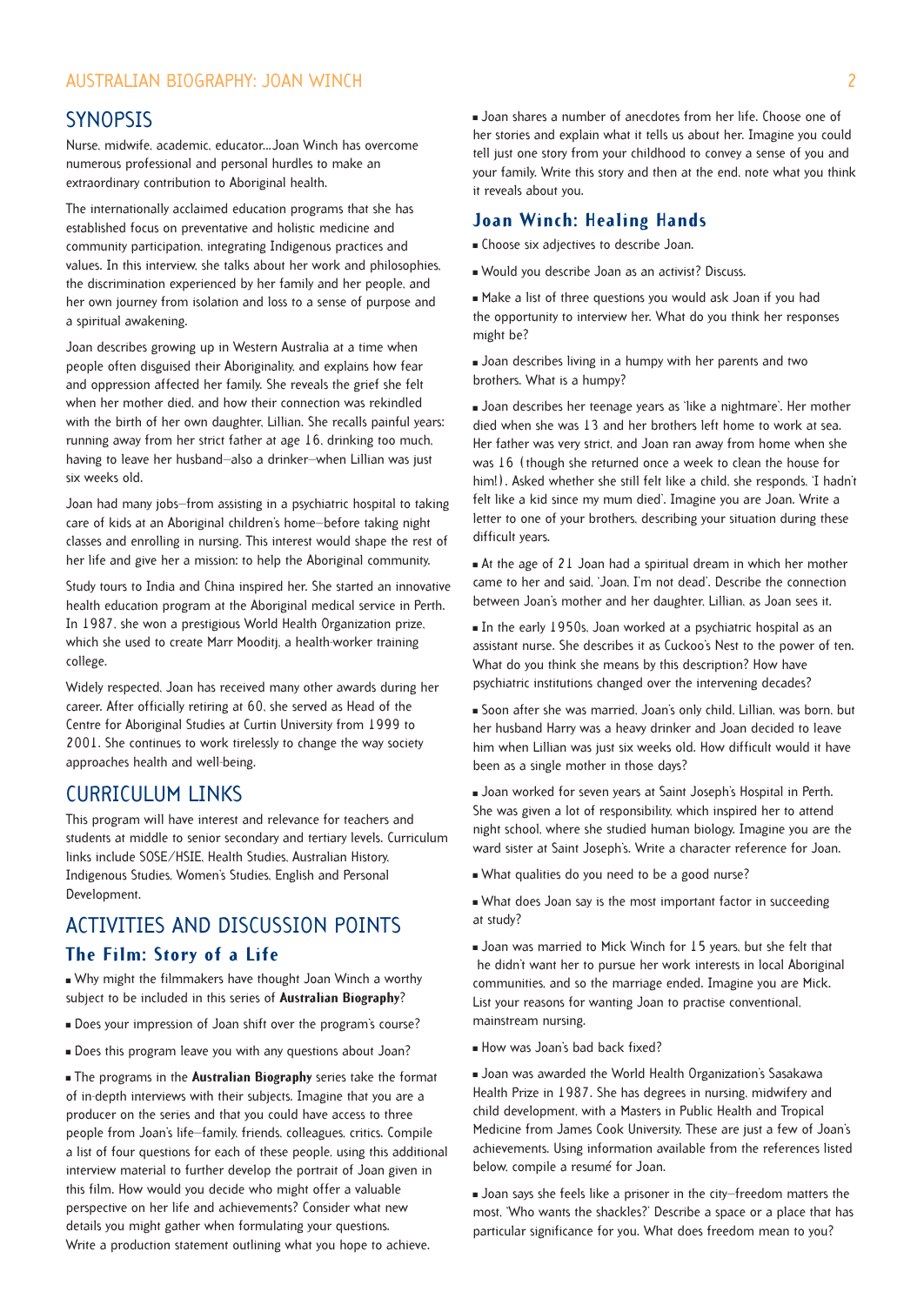#### AUSTRALIAN BIOGRAPHY: JOAN WINCH 3

 Joan is driven by a spiritual force, and it is the spiritual side of life that is now most important to her: getting back to basics, getting in touch with yourself from within. What do you do for your 'spiritual side'?

 Imagine you were going to write a biography of Joan. What would you call it?

**Joan says that whenever she comes to a dead end, she stops and** asks for guidance. Describe a dead end that confronted you and how you dealt with it.

 Joan describes herself as a fighter: 'You need to be strong and forceful or else you get pushed out the back door'. What other qualities account for Joan's tremendous success?

 Joan was Australian Woman of the Year in 1988. Using the internet, compile a list of women who have received this honour.

#### **Indigenous Matters: 'The older I get, the more I believe in the old stories'.**

 Joan speaks of the importance of Aboriginal culture, including art, music, dance and storytelling. Research one of these aspects of Indigenous culture and present your findings.

 During her childhood in Fremantle, Joan comments that it was common for Indigenous people to identify themselves as Indians or Maoris. (Sally Morgan writes about her experience of this in **My Place**.) Why?

■ Joan's mother was a member of the Stolen Generations-Indigenous people who were forcibly removed from their families as children. Find out more about this period in Australian history and the effects it had on Indigenous people.

 Joan's father was thrown out of school at the age of 11 because he was Aboriginal, and as Joan says, 'schooling was very important to him'. Joan left school at the age of 14 and went to work in a hospital laundry. How might Joan's father feel about her achievements, given the difficulties she had to overcome? Imagine he was still alive and could deliver a speech at her 70th birthday party. What might he want to tell her?

 Joan says that during her childhood, it was against the law for Aboriginal people to speak their own languages. What was the purpose of this law? What effect did it have?

 Joan speaks of a figure from her childhood, 'the lady with the elastic arms'. What does this figure represent? When you were a child, were you scared of any particular ghouls or ghosts?

 Joan's mother was of the Martujarra people and her father was a Nyoongar. Research these two groups using a variety of sources.

 In 1989, Joan took the licensee of a hotel in Armidale, NSW, to the Equal Opportunities Tribunal for unfair treatment of Aboriginal people. How does this tribunal operate? How can you explain the persistence of racial discrimination despite laws and government bodies designed to address entrenched, systemic problems and prejudices?

#### **Indigenous Health**

 Marr Mooditj means 'good hands'. How does Joan explain the significance of this name?

 The Perth Aboriginal Medical Service, with which Joan has a longstanding involvement, is now called Derbarl Yerrigan. Find out what this Aboriginal term means.

 Joan visited India and China to research community health programs. What is the 'barefoot doctor scheme'?

 What are the key problems facing Indigenous communities in terms of health?

 Research the facts about Indigenous health and compare these with the statistics for non-Indigenous people. What factors might account for the differences? Do you think the situation is equitable?

What is trachoma?

 Marr Mooditj offers a course in first aid. What are some of the basic principles of first aid?

 Joan has been involved in a number of field trips to research traditional medicine and foods. What can you find out about bush tucker and Indigenous health remedies?

What does the term 'holistic' mean?

What are some of the principles of preventative health care?

What do you do for your health?

 Joan mentions several times the crucial importance of diet. Note down everything you eat over a period of three or four days. Now analyse your diet, according to standard nutritional guidelines.

Research the courses available through Marr Mooditj.

 One aspect of Joan's work with Indigenous communities has been training health care workers to act as spokespeople for Aboriginal people going into hospital. Why is this necessary?

 Compile statistics comparing life expectancy and infant mortality in Indigenous and non-Indigenous communities. What are the leading causes of death in Aboriginal communities?

## **REFERENCES**

Joan Eveline and Lorraine Hayden, **Carrying the Banner: Women, Leadership and Activism in Australia**, University of Western Australia Press, Nedlands, 2000

Partnerships Against Domestic Violence—Indigenous Solutions for Indigenous Lives - http://wesnet.org.au/resources/partnershipsagainst-domestic-violence-padv-archive/

#### University of Western Australia

http://www.web.uwa.edu.au/university/history/honorary# An article from 27 April 1999 outlining Joan Winch's award of an Honorary Degree, Doctor of Laws.

Joan Winch, 'Traditional Medicine in China' in **Australian Nurses Journal**, Vol 8, No 1, 1978

Joan Winch, 'A Breakdown of Health Problems in the Aboriginal Community in Perth' in Ronald M. Berndt and Catherine H. Berndt (eds), **Aborigines of the West: Their Past and Present**, University of Western Australia Press, 1980

Joan Winch, 'Aboriginal Youth' in **New Doctor**, No 70, Summer 1998–1999